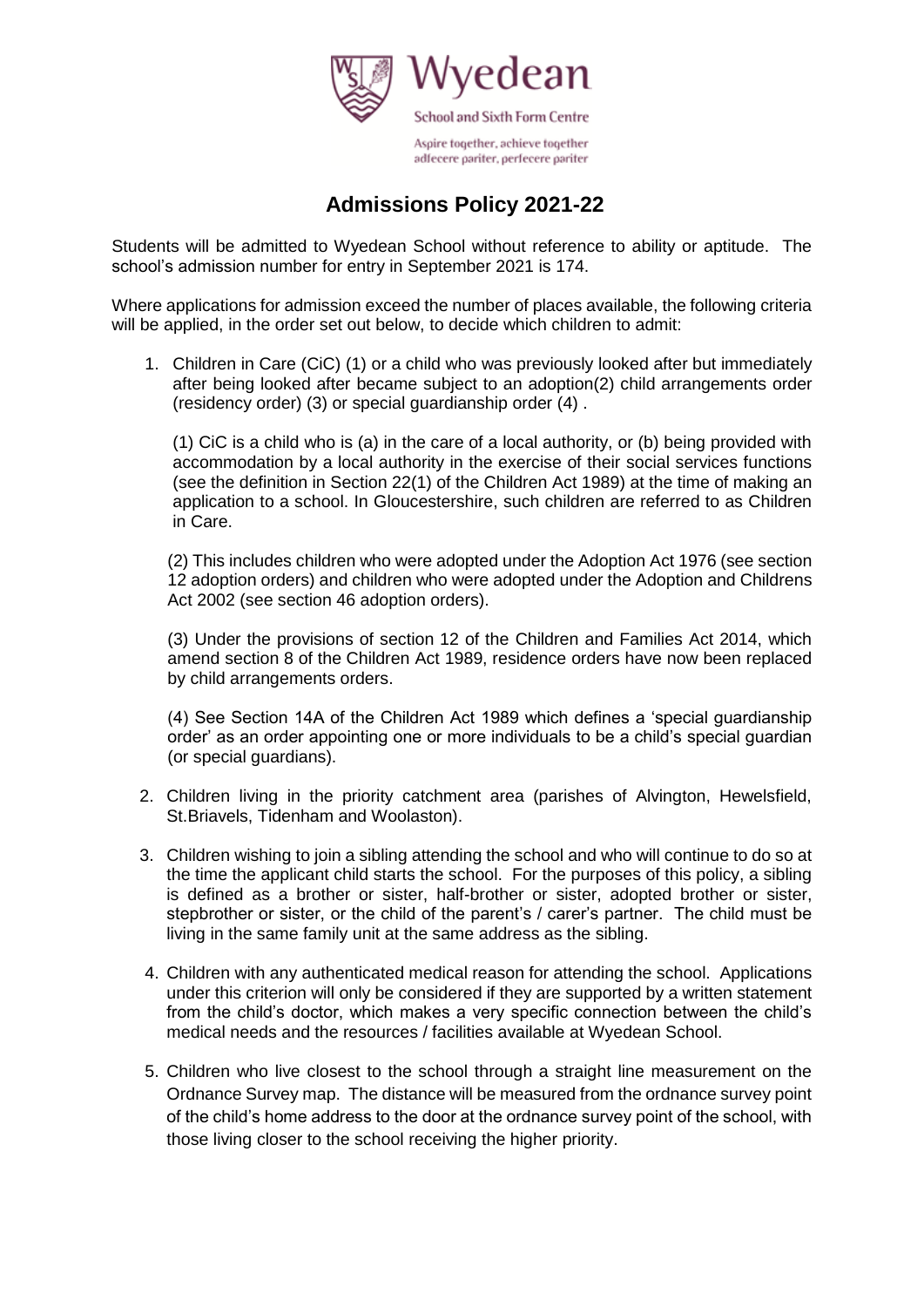## **Tie-break**

The fifth criterion above (distance) will provide our tie-break. If two or more children are living the same distance away from Wyedean, they shall be prioritised by random allocation.

#### **Appeals procedure**

In the event of over subscription, any parent has the right of appeal for a place for their son or daughter at Wyedean School.

Appeals for a place at the school should be made in writing to the Governor Support Officer at the school address. An appeal hearing to an independent panel will be set up within 30 school days of receipt of the request.

## **Waiting Lists**

A waiting list will be held for each year in which the school is oversubscribed. The waiting list will be prioritised according to the school's admissions criteria. Applications for entry to year 7 will be kept on the waiting list until the end of the Autumn Term (Christmas).

## **Admissions**

.

Any applications for a school made outside the normal year of entry to the school must be made directly to the school.

## **Fair Access Protocols**

The school has signed up to the In-Year Fair Access Protocols held by the Local Authority. Should a vulnerable child within these Protocols require a place at the school, they will take precedent over any child on the waiting list.

# **Admissions to Wyedean Sixth Form Centre**

Wyedean Sixth Form Centre has a total capacity of 347 students. Existing students from Year 11 are given priority (subject to achieving the entrance requirements). The remaining spaces to take the school to capacity will be based on the criteria below. Students who wish to apply to Wyedean Sixth Form Centre should complete the Centre application form and return it by the closing date.

Our entrance requirements for Sixth Form (2021) will be five GCSEs at grade 5 or better, two of which need to be in English Language and Maths\*.

\*Some courses may require a higher grade. Please refer to specific course entry requirements in the prospectus.

For Level 2 courses, students should complete the application form, and all applicants will be interviewed to discuss an appropriate programme of study.

Where applications exceed the number of places available, the following criteria will apply:

1. Children in Care (CiC) (1) or a child who was previously looked after but immediately after being looked after became subject to an adoption(2) child arrangements order (residency order) (3) or special guardianship order (4) .

(1) CiC is a child who is (a) in the care of a local authority, or (b) being provided with accommodation by a local authority in the exercise of their social services functions (see the definition in Section 22(1) of the Children Act 1989) at the time of making an